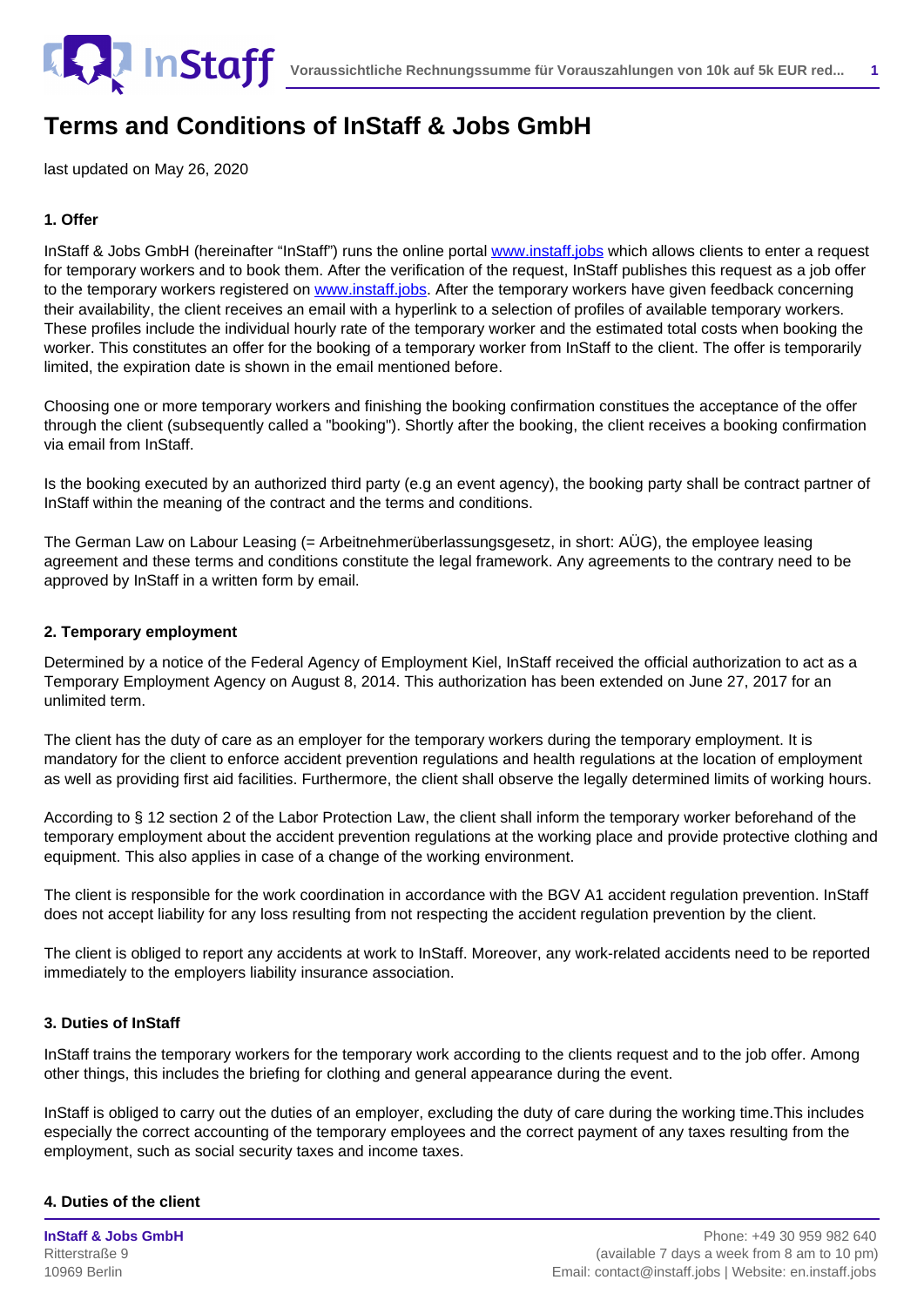

The client is obligated not to forward the emails sent to him from InStaff to a Third Party or grant a Thrid Party access to his email account. Hyperlinks contained in these emails may give a Third Party access to an order that's liable for payment. In case the client violates this duty and a Third Party carries out a booking in the name of the client, the client is obligated to use the service booked. In case of a cancellation of this booking, § 10 of these terms is applied.

The client agrees to enter a complete and correct job description in the form "Job description" via the InStaff portal. InStaff is permitted to cancel the contract in case the client conceals any details of the work description such as:

- the religious and / or political background of an event,
- the staff needs to wear a costume during her/his work time, or
- the staff needs to wear provocative clothing during work time, or
- the staff needs to carry out tasks which have not been mentioned in the job description.

If temporary workers refuse to work because of these reasons, InStaff is permitted to cancel the contract. The client is obliged to compensate the loss of up to 80% of the total booking amount. If InStaff proves a higher loss, the client will be charged this amount.

The client is obligated to provide all information needed for the provision of the contract. This especially includes access to the place of work. The client agrees to appoint a responsible person at the place of work to ensure a successful workflow.

In case a temporary employee shall be employed on days when employment is only allowed with official permit, the client has to obtain the authorization before the work assignment. This also applies for places with restricted accessibility and for working tasks which require an official authorization. If a temporary employee gets in contact with fresh food that is at risk of getting contaminated with vermins, the client is especially obliged to carry out the instruction according to §43, paragraph 4 of German IfSG and to document it.

After the booking via the web portal [www.instaff.jobs](https://www.instaff.jobs), InStaff the client is being sent a temporary-employment contract via postal mail. The client agrees to fill out this contract correctly within 14 days after reception. The filled out and signed temporary working contract must be sent back to InStaff on the postal way. In case of omission, the working relation between client and temporary worker will be feigned. The client is then obliged to compensate InStaff for the loss of profit and takes charge of the full expected salary of the temporary worker.

In accordance with § 9, section 2, § 10, section AÜG, the client agrees to note all required information for the evaluation of compliance of the equality principles for employees on the received contract for temporary work. In case of false or incomplete statements, the client is obliged to recompense the resulting losses to InStaff.

## **5. Liability**

Liability is excluded in case of minor negligence of contractual obligations. Further claims are excluded. InStaff accepts no liability for loss of profit.

InStaff accepts no liability in case of interruption of performance in case of force majeure or other incidents that cause a temporary or permanent interruption or obstruction of work. As far as the liability of InStaff is excluded or limited, this shall also apply to the personal liability of employees, staff, colleagues, legal representatives and vicarious agents.

All claims of the client concerning deficiency of supply or service expire within one year starting at the legal statue of limitation. InStaff does not accept liability for consequential damage.

Claims against InStaff are to be asserted in writing within one month after finishing the contract. After expiration of this deadline, claims can only be asserted if the client was prevented without fault in the observance of the period.

Claims for damages against InStaff are not limited in case of gross negligence, breach of essential contractual duties or events causing injury to life, personal injury or injury to health.

## **6. Takeover of staff and contractual penalty**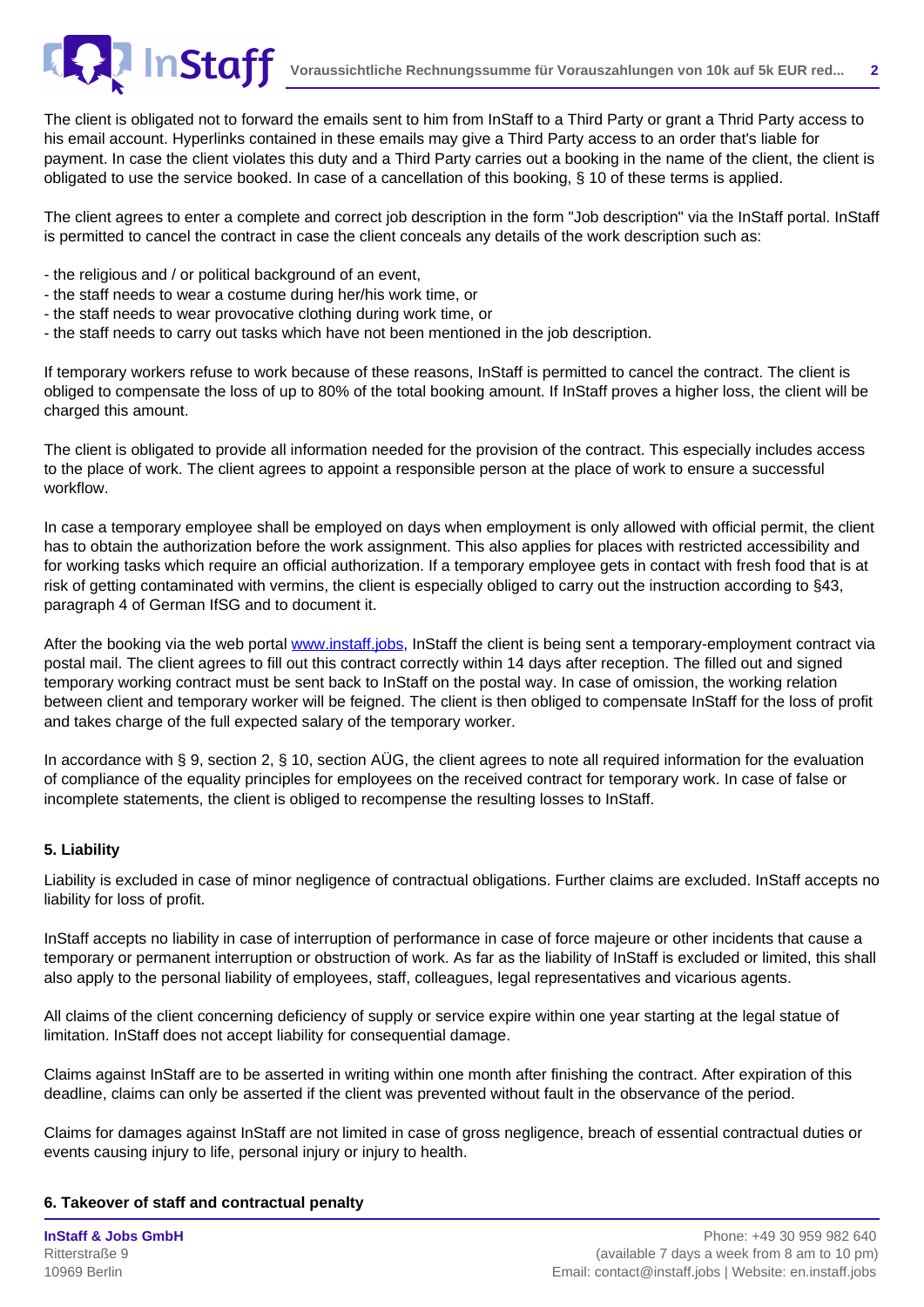Free of charge and unbindingly, the client is being sent a selection of available staff by InStaff for his booking request. Out of this selection, the client can book someone for his assignment or get in contact directly with the staff before the booking in order to clear questions or agree on a date for a phone interview.

Instead of using the regular service of InStaff and book a person through the platform, the client is also allowed to take over staff. When taking over the staff, the client acquires the right to employ the staff as an employee himself, commision them as sub-contractors or mediate them to a Third Party. In case the client wants to take over staff, a takeover fee is to be paid by the client to InStaff. The amount of the take-over fee can be calculated on the following page: [https://en.instaff.jobs/instant-hire](/instant-hire).

The client is obliged to notify InStaff before concluding an agreement with the staff if a takeover or mediation of an Employee is planned. After having been notified, InStaff will send the client an exact offer for the takeover of the employee.

If the client breaches this notification duty by stating wrong or false information about the contract details of the new employment or does not inform InStaff ahead of concluding the agreement with the staff, a contractual penalty will come into effect. The contractual penalty amounts to twice the fee regularly calculated as stated in the paragraph above however at least 1.500 EUR per employee.

This regulation is valid until 6 months after the end of the last employment of the temporary worker with the client or 6 months after obtaining the contact details of the employee if the person has never been booked. If the staff shall be booked for an exhibition which takes place annually, an intermediation through InStaff is assumed unless the client proves the contrary.

# **7. Rejection of the temporary worker**

In case of rejection of a temporary worker, the client is obliged to notify the reasons to InStaff in writing. Causes permitting an extraordinary and immediate termination of the contract are: Insult of the client, defamatory statements, fraud, theft and embezzlement, concrete suspicion of a crime, unauthorized leave taking, absenteeism, sexual harassment by colleagues, false working time reporting. In this case, only the work carried out until this point in time has to be paid.

Refusal of explanation or an insufficient explanation for an immediate dismissal leads to cancellation of the contract according to "10. Cancellation of assignment". In this case InStaff charges 80 % of the estimated total price. .

After refusal, the client has the right (not the duty) to book another temporary worker. The time limit for the supply of another temporary worker is according to "8. Supply of replacement staff". InStaff has the duty to supply replacement staff only in case the temporary worker was not selected with due care.

If the client refrains from refusal of the temporary worker, no claims for damages may be claimed.

# **8. Supply of replacement staff**

In case the booked temporary worker is ill or does not appear, InStaff supplies an equivalent replacement worker within 24 hours without charging extra costs.

# **9. Reduction of working time of a temporary worker**

The minimum working time per temporary worker per request is 30 minutes.

A reduction of the temporary workers' working time of up to 20 % is permitted, provided that the above-mentioned 30 minutes are not undercut. If the time reduced constitues more than 20 % of the total working time estimated before, the client agrees to pay 80 % of the previously estimated total working time (InStaff has to pay a minimum of 80 % of the estimated amount to the temporary worker as well).

This regulation applies to every single temporary worker and not to the total amount of working hours of all booked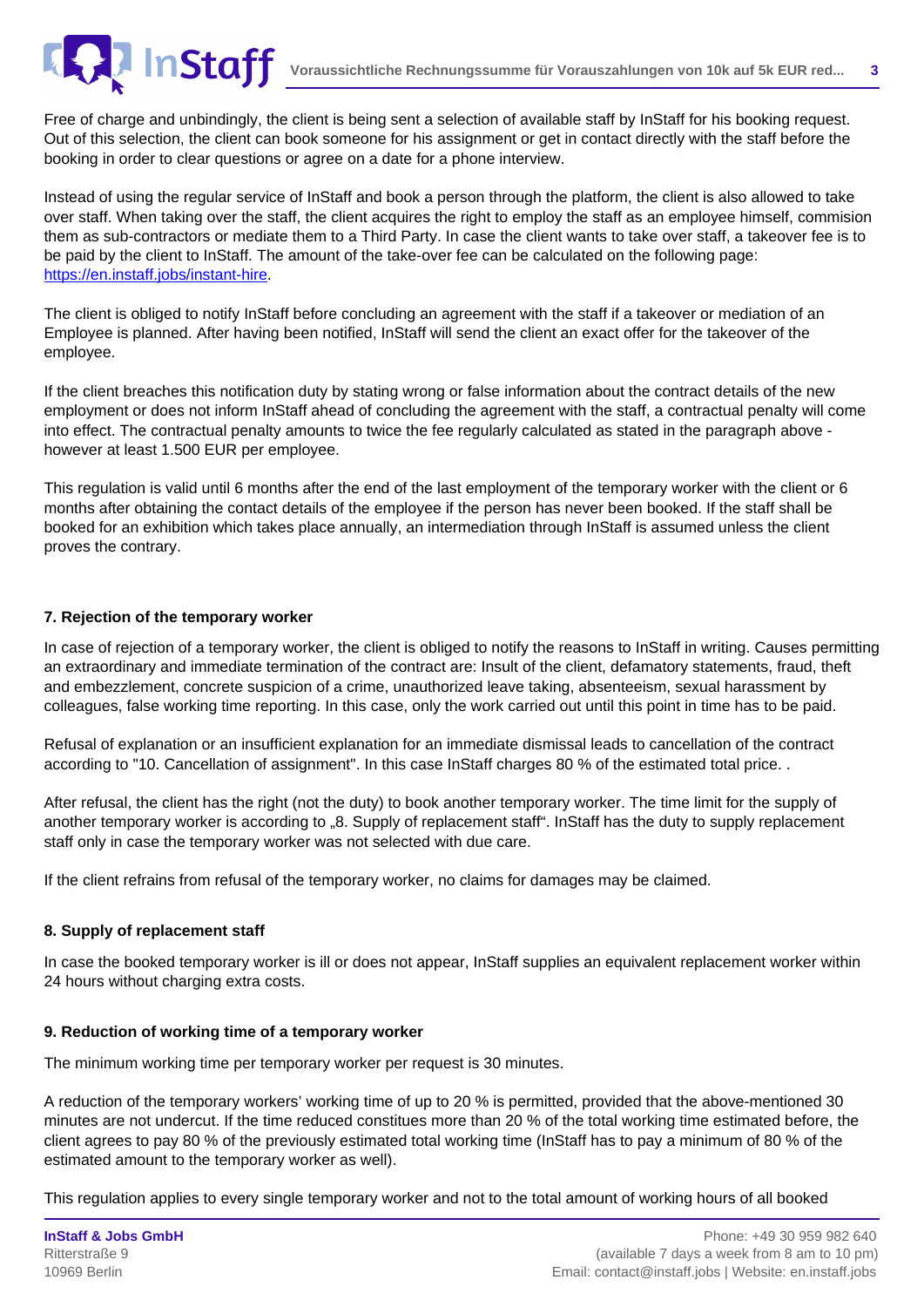

temporary workers combined.

#### **10. Cancellation of assignment**

In case of cancellation of the assignment by the client, the client will be charged 80 % of the total costs for the temporary staff estimated beforehand as cancellation fees. This is independent of the particular date of the cancellation.

These cancellation fees also apply if the client notifies the temporary workers, that the order has been cancelled and the employees do not appear at work for this reason. In this case, the client can not claim that the temporary workers did not offer their work and the cancellation fees are not payable for this reason.

### **11. Check of working hours**

After the mission, the client receives an email with a link to a list of the temporary workers booked and their stated working hours. The client agrees to check and confirm the working hours or in case of false information, reject the hours within 7 days. If the client does not react to the request for confirmation of hours within 7 days, InStaff will charge the working hours indicated by the temporary workers. Subsequent changes of the working hours incur a surcharge of 23,80 EUR (incl. VAT) if the payroll accounting of the employee whose hours have to be changed, has not been done yet. If the payroll accounting has already been done, the surcharge amounts to 59,50 EUR (incl. VAT) because of the increased effort to carry out the change. The hours have to be paid in 15-minute-intervals whereas every interval started has to be paid completely.

### **12. Prices and payment terms**

All prices shown on [www.instaff.jobs](https://www.instaff.jobs) and its sub pages do not include value-added tax for commercial clients. However, for private clients the prices shown are the total prices (incl. value-added tax) according to the German price regulation law § 1 PAngV (Preisangabenverordnung).

InStaff will provide the client with the invoice in the client's InStaff account at

https://www.instaff.jobs/customer/invoices/unpaid within 24 hours after the control of the working hours. The client is obliged to retrieve the invoice from his account. Invoices are due immediately after invoicing and must be paid no later than 10 days after the issuing date.

>br> Simultaneously with the placement of the invoice in the client's account, InStaff will try to inform the client about this new invoice by email. However, it is beyond the control of InStaff to guarantee the delivery of this information email. If the client has not received any information about an invoice from InStaff by email within 10 days after the end of the assignment, he is therefore obliged to inform InStaff. The client cannot refer to the fact that he did not receive the invoice by email to explain a delay of the payment deadline.

Disregarding the payment deadline causes delay without further notice. In case of delay, InStaff is entitled to charge 9 percentage points on top of the current interest rate published by the European Central Bank. In case of delay, InStaff is permitted to refuse any services resulting from other contractual relationships. For damages resulting from this nonperformance, InStaff is not liable.

In case the foreseeable invoice amount surpasses 5,000 EUR net and there is no prior business relationship between InStaff and the client, InStaff is entitled to demand advance payments of up to 50% of the probable invoice amount from the client. If InStaff requests such an advance payment, no further booking of staff will be possible until the advance payment has been made. The advance payment will be offset against the actual invoice amount after the final invoice has been issued.

In case the client asks a temporary worker to advance payments, InStaff is obliged to reimburse the advanced payment at sight of the bill. InStaff is permitted to charge 43% on the advanced payment which is taken into charge in the final bill.

## **13. Ratings & Self-Promotion**

During the check of the indicated working hours, the client has the option to rate the performance of the temporary workers. InStaff is entitled to publish this rating together with the clients company name, its logo and the name of the